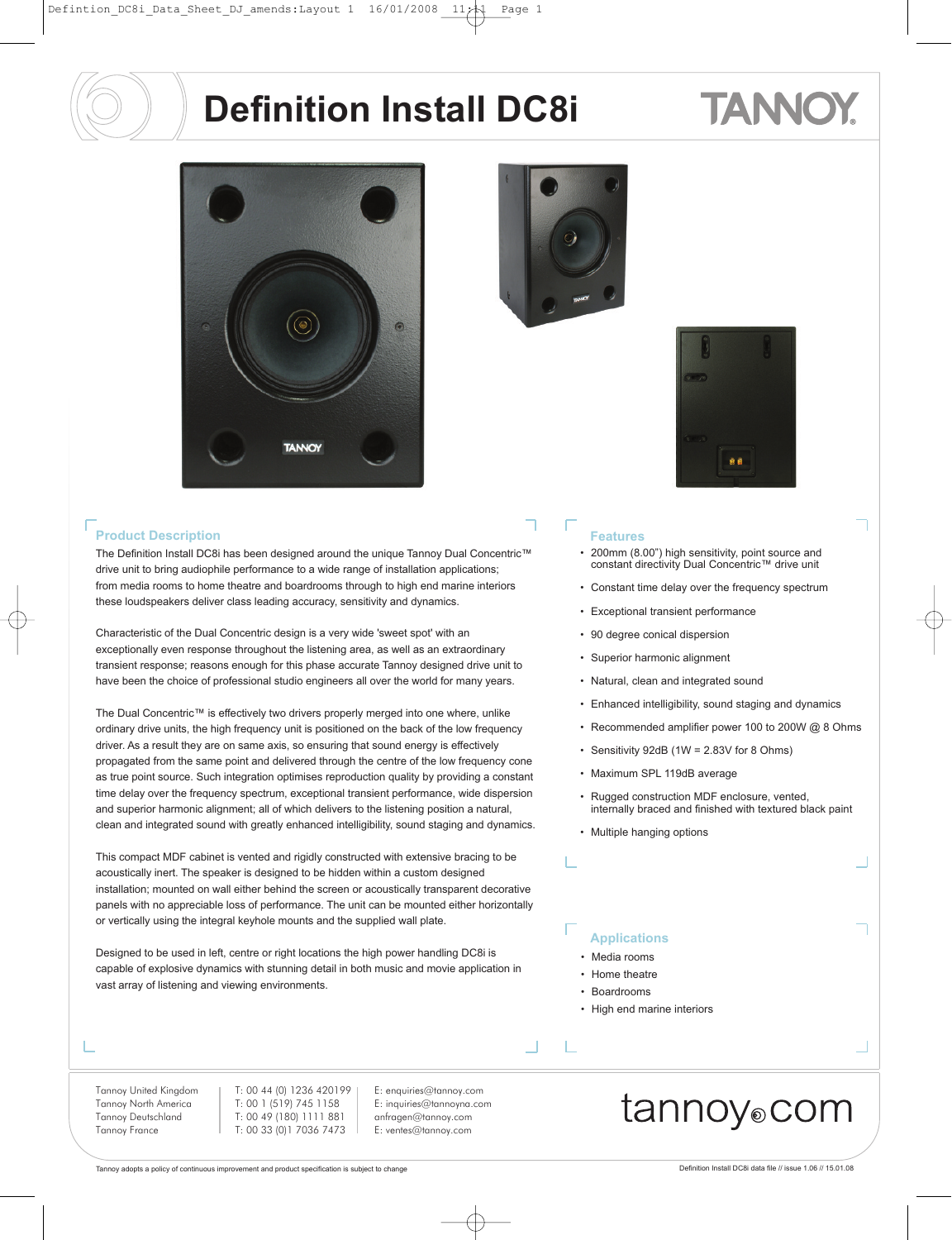### TAN

٦

#### **TECHNICAL SPECIFICATIONS**

| <b>System</b>                                                              | <b>Definition Install DC8i</b>                                              |                                         | <b>Construction</b> |
|----------------------------------------------------------------------------|-----------------------------------------------------------------------------|-----------------------------------------|---------------------|
| Frequency Range (1)                                                        | 62Hz - 45kHz                                                                |                                         | <b>Enclosure</b>    |
| System Sensitivity (1W $@1m$ ) <sup>(2)</sup> 92dB (1W = 2.83V for 8 Ohms) |                                                                             |                                         | Finish              |
| Dispersion (-6dB)                                                          | 90 degrees conical                                                          |                                         | <b>Connectors</b>   |
| <b>Driver Complement</b>                                                   | 1 x 200mm (8.00") point<br>source, constant directivity<br>Dual Concentric™ |                                         | <b>Fittings</b>     |
| <b>Crossover</b>                                                           | Passive 1.7kHz with dynamic<br>HF protection                                |                                         | <b>Dimensions</b>   |
| Directivity Factor (Q)                                                     | 5.7 averaged 1kHz to 10kHz                                                  |                                         |                     |
| Directivity Index (DI)                                                     | 7.0 averaged 1kHz to 10kHz                                                  |                                         | <b>NET Weight</b>   |
| Rated Maximum SPL (2)<br>Average<br>Peak                                   | 113dB<br>119dB                                                              |                                         |                     |
| <b>Power Handling</b><br>Average<br>Programme<br>Peak                      | 130W<br>260W<br>520W                                                        |                                         |                     |
| Recommended Amplifier Power 100 - 260W @ 8 Ohms                            |                                                                             |                                         |                     |
| <b>Nominal Impedance</b>                                                   | 8 Ohms                                                                      |                                         |                     |
| <b>Distortion</b>                                                          |                                                                             |                                         |                     |
| 10% Full Power (8.94V)<br>250Hz<br>1kHz<br>10kHz                           | 2nd Harmonic<br>0.4%<br>0.28%<br>1.50%                                      | 3rd Harmonic<br>0.35%<br>0.66%<br>0.35% |                     |
| 1% Full Power (2.83V)<br>250Hz<br>1kHz<br>10kHz                            | 2nd Harmonic<br>0.11%<br>0.12%<br>0.51%                                     | 3rd Harmonic<br>0.15%<br>0.34%<br>0.17% |                     |

| <b>Construction</b> |                                                                                                                                     |  |  |
|---------------------|-------------------------------------------------------------------------------------------------------------------------------------|--|--|
| Enclosure           | MDF, vented and internally braced                                                                                                   |  |  |
| Finish              | Textured black paint                                                                                                                |  |  |
| Connectors          | 2 x 4mm gold plated binding posts                                                                                                   |  |  |
| <b>Fittings</b>     | 8 x M10 bracket inserts, 4 wall plate<br>keyhole fixings, allowing landscape or<br>portrait mounting orientations<br>1 x wall plate |  |  |
| <b>Dimensions</b>   | 394 x 294 x 215mm (H x W x D)<br>15.51 x 11.57 x 8.46" (H x W x D)                                                                  |  |  |
| <b>NET Weight</b>   | 9.5kg (20.90lbs)                                                                                                                    |  |  |

Notes:

(1) Average over stated bandwidth. Measured at 1 metre on axis. (2) Unweighted pink noise input, measured at 1 metre in an anechoic chamber

A full range of measurements, performance data, CLF and Ease™ Data can be downloaded from www.tannoy.com

Full independent verification of published specifications carried out by NWAA Labs, California can also be obtained from the downloads section of www.tannoy.com

Tannoy operates a policy of continuous research and development. The introduction of new materials or manufacturing methods will always equal or exceed the<br>published specifications, which Tannoy reserves the right to alter without prior<br>notice. Please verify the latest specifications when dealing with c

j.

T

#### **Ordering Information**

#### **PART NUMBER MODEL NAME COLOUR PACKED QUANTITY**

8000 5180 **Definition Install DC8i** Black 2

Tannoy United Kingdom Tannoy North America Tannoy Deutschland Tannoy France

E: enquiries@tannoy.com E: inquiries@tannoyna.com anfragen@tannoy.com E: ventes@tannoy.com

### tannoy®com

Tannoy adopts a policy of continuous improvement and product specification is subject to change Definition Install DC8i data file // issue 1.06 // 15.01.08

 $\overline{\phantom{0}}$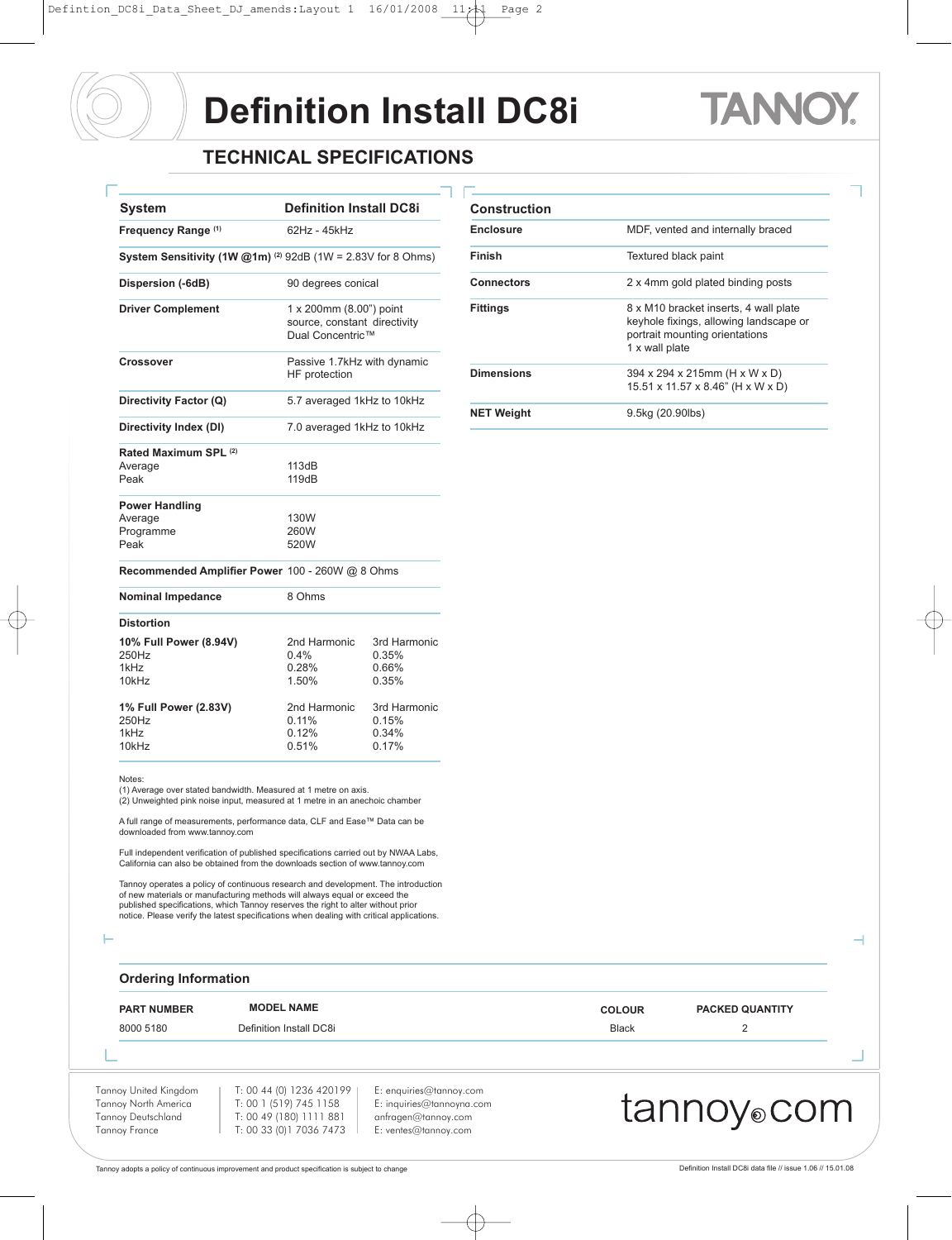#### **PERFORMANCE MEASUREMENTS**



Tannoy North America Tannoy Deutschland Tannoy France

T: 00 1 (519) 745 1158 T: 00 49 (180) 1111 881 T: 00 33 (0)1 7036 7473

anfragen@tannoy.com E: ventes@tannoy.com

**TANNO**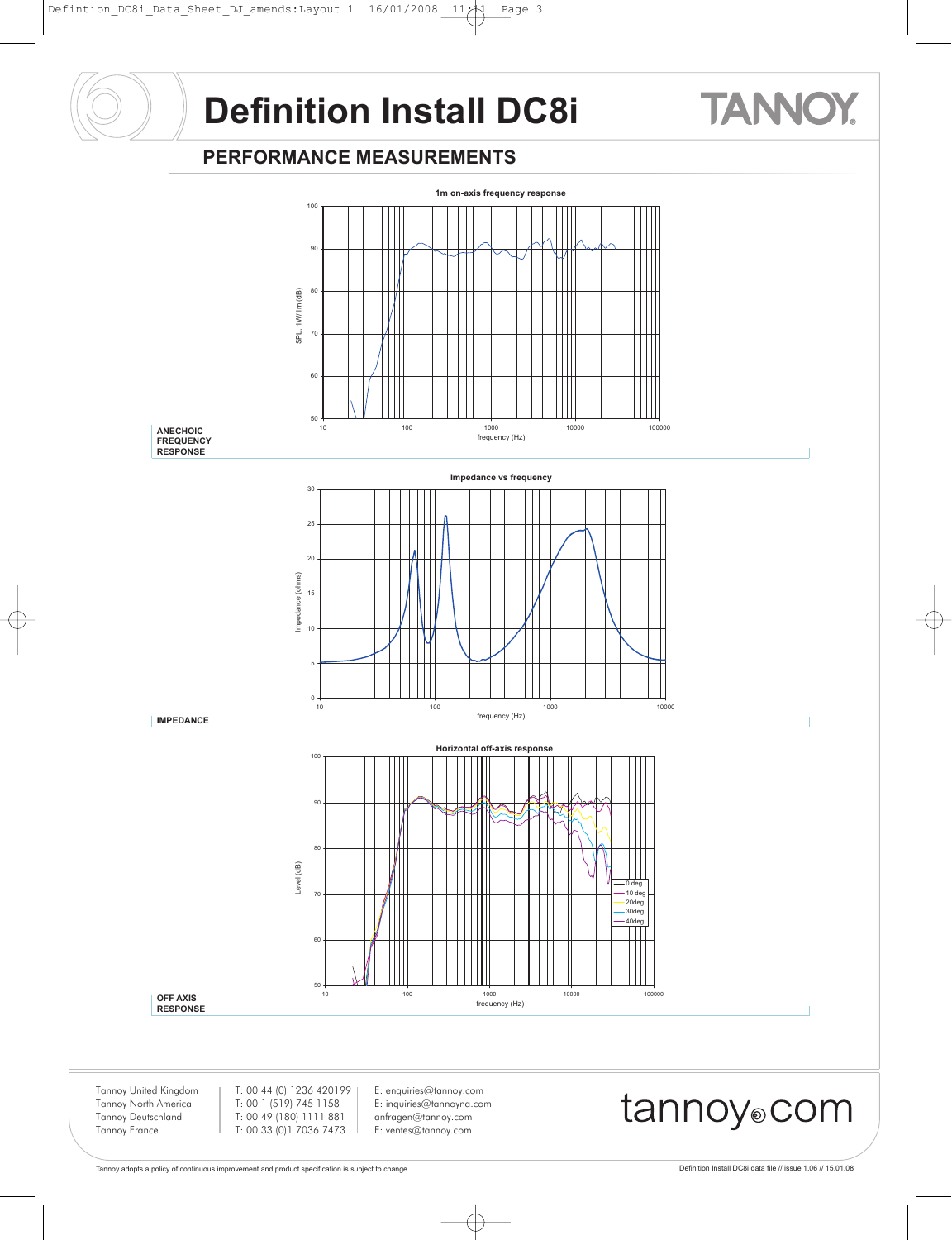#### **PERFORMANCE MEASUREMENTS**



**TANNO**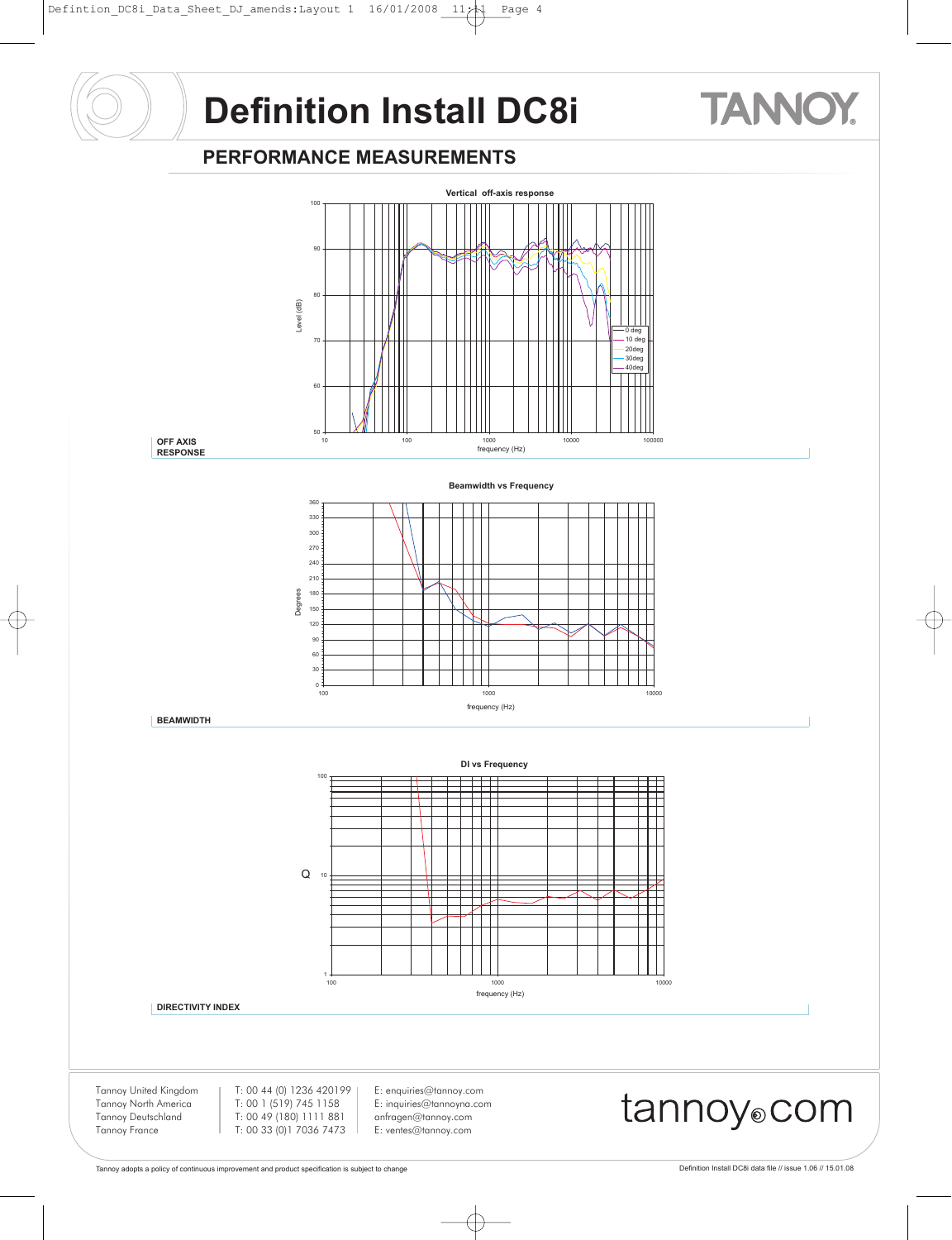**PERFORMANCE MEASUREMENTS** POLAR PLOTS (1/3 OCTAVE)



**TANNOY**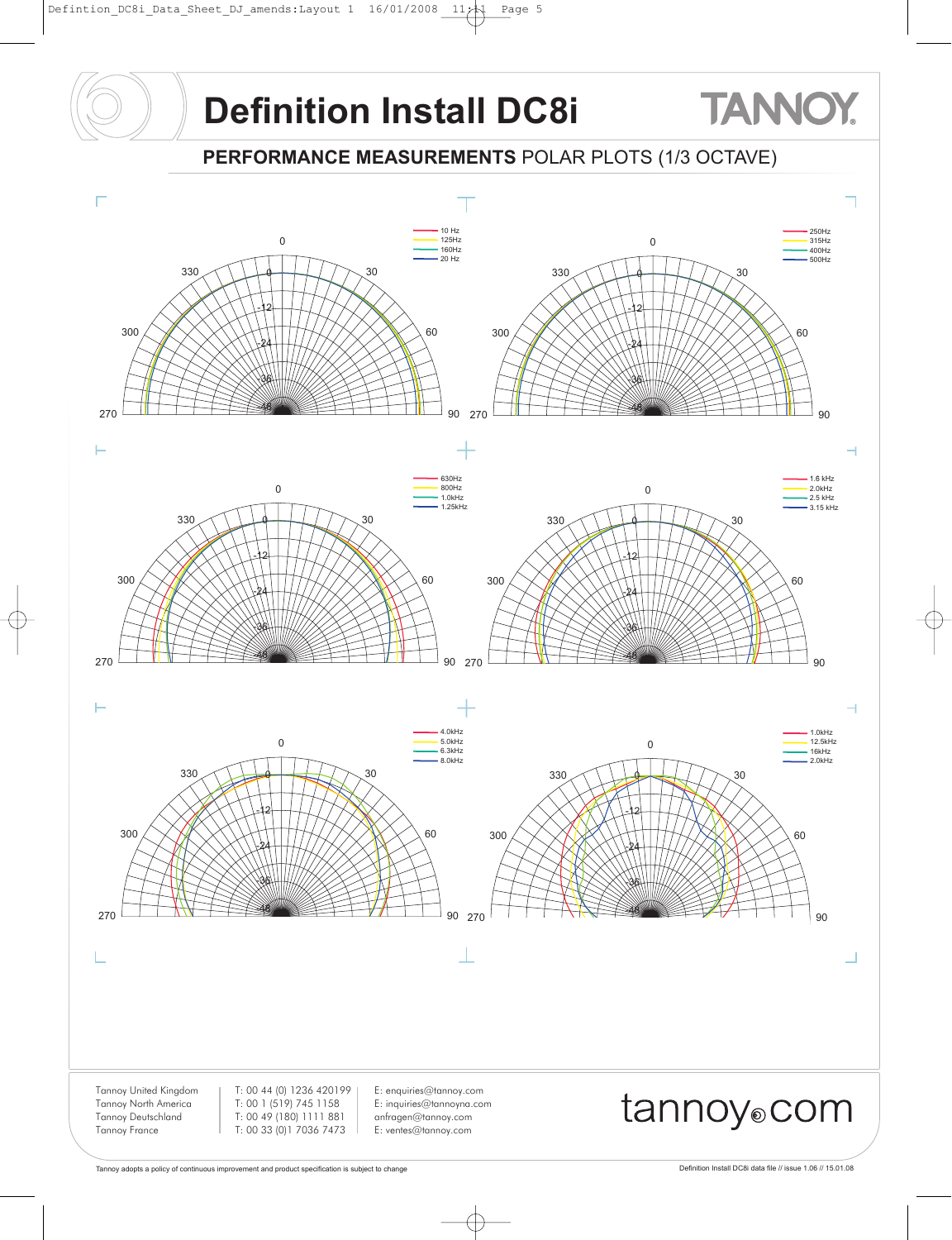**PERFORMANCE MEASUREMENTS** POLAR PLOTS (1/3 OCTAVE)



**TANNOY**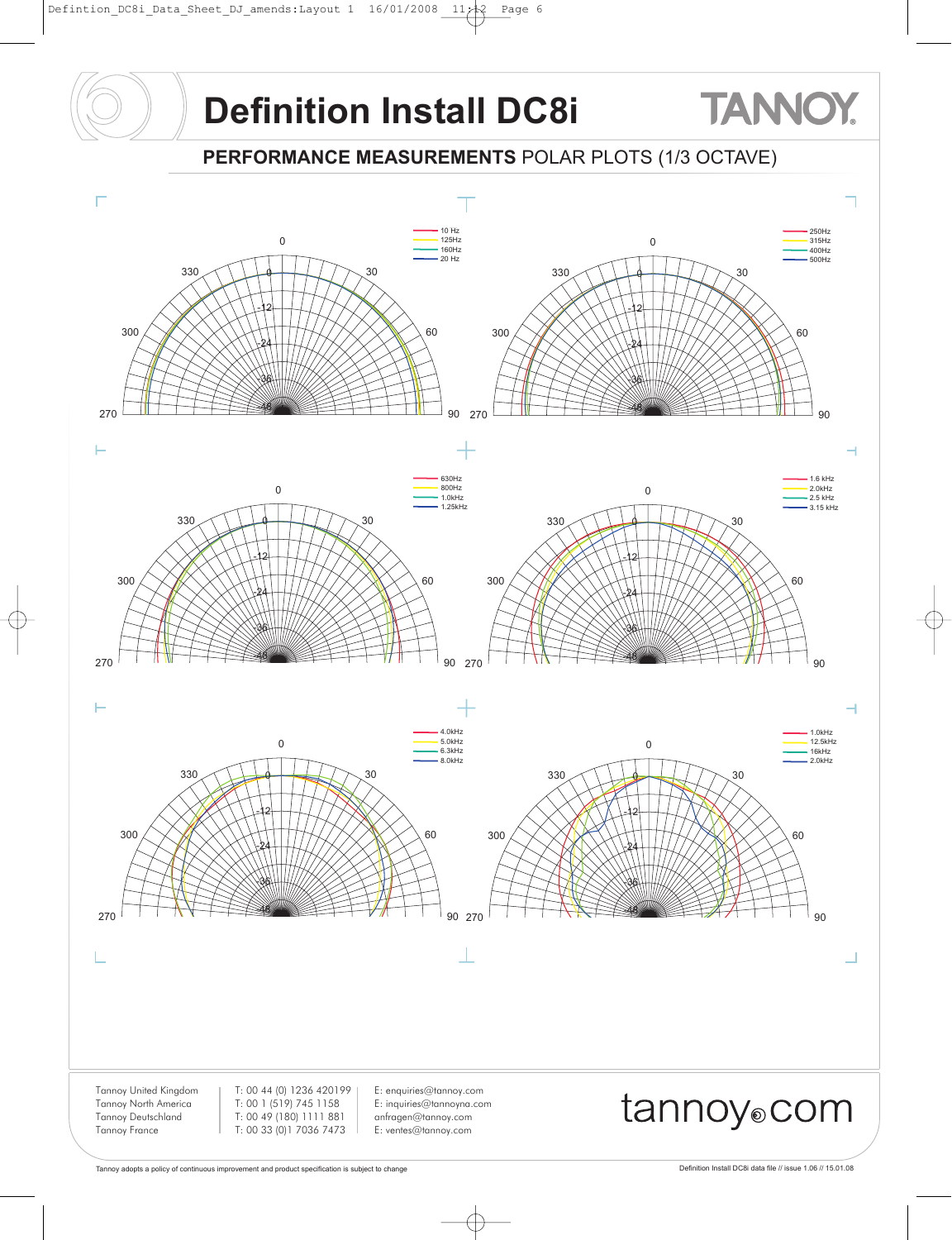# **TANNOY**

### **DIMENSIONAL SKETCHES**



 $\odot$ 







 $\vdash$ 

#### **SUPPLIED WALL MOUNTING PLATE**

 $\odot$ 





L

Tannoy United Kingdom Tannoy North America Tannoy Deutschland Tannoy France

T: 00 44 (0) 1236 420199 T: 00 1 (519) 745 1158 T: 00 49 (180) 1111 881 T: 00 33 (0)1 7036 7473

E: enquiries@tannoy.com E: inquiries@tannoyna.com anfragen@tannoy.com E: ventes@tannoy.com



┙